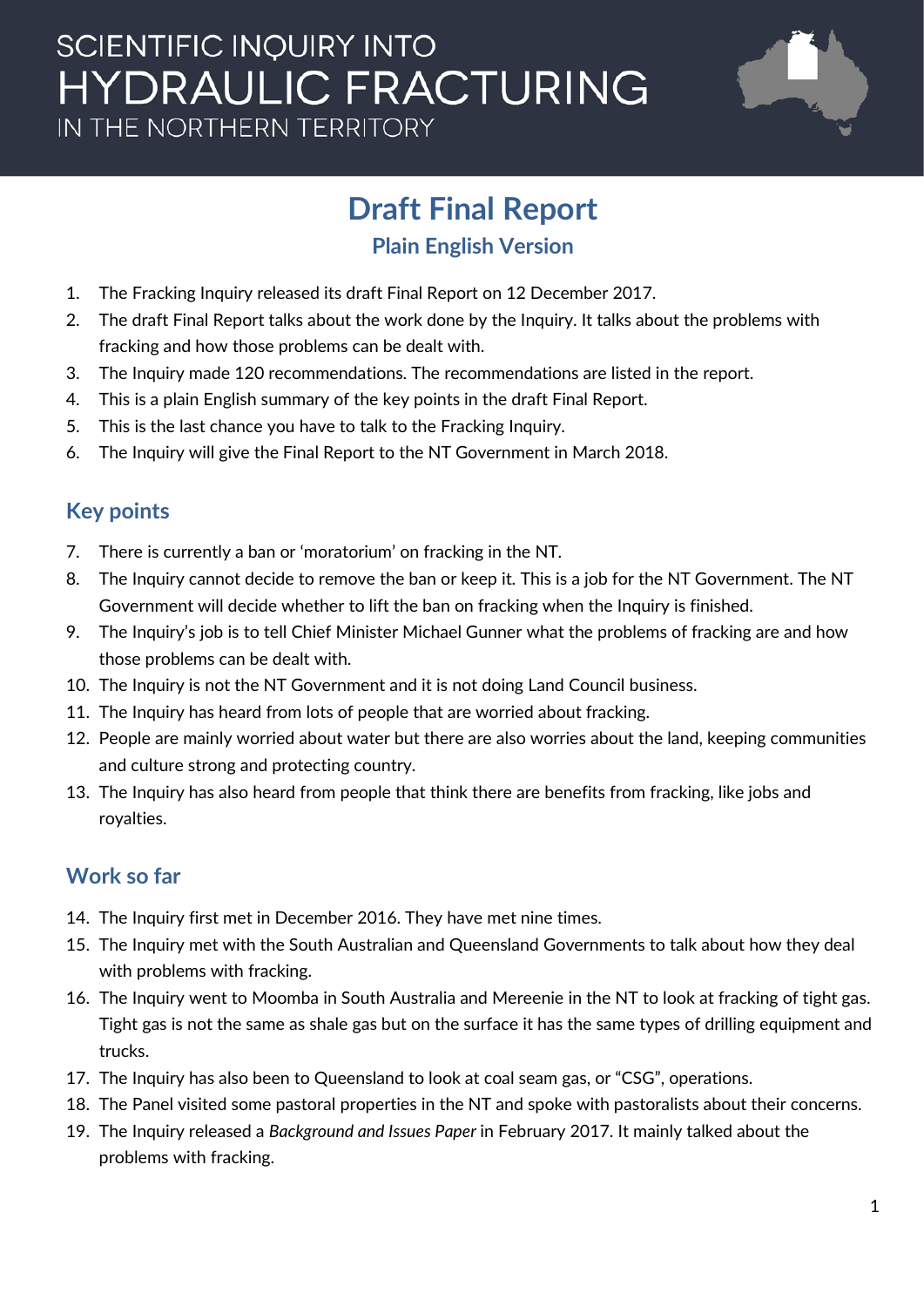- 20. In March 2017 the Inquiry did public hearings and community meetings across the NT to talk about the Issues Paper and heard what people like and don't like about fracking.
- 21. The Inquiry released an *Interim Report* in July 2017 to update the community and get feedback.
- 22. In August 2017 the Inquiry did more public hearings and community meetings across the NT.
- 23. The Inquiry has received more than 500 letters from people about fracking. They are on the Inquiry's website.

#### **Where is the gas and where does fracking happen?**

- 24. There is gas trapped inside very hard shale rock that is a long, long way underground.
- 25. Gas companies drill a thin hole, also called a well, deep into the earth/ground all the way to the shale rock.
- 26. Fracking is needed to get the gas out of the shale rock.
- 27. Fracking is where water and chemicals are pushed deep underground to crack shale rock and let gas flow to the surface.
- 28. The gas is used to create electricity.

# **Well integrity**

- 29. Gas wells need to be strong so that nothing can get out of the well. If the steel and cement around the well breaks then gas, water and chemicals could leak out into the air or groundwater.
- 30. The Inquiry says that wells and groundwater must be checked and tested all the time to make sure there are no problems (**Recs 5.1, 5.2, 5.3, 5.4, 5.8, 7.10**). If there are problems then the gas companies have to fix the problem or pay to get the problem fixed. It is not up to the farmers or the community to pay for the gas companies' mistakes (or accidents).
- 31. The Inquiry made a lot of recommendations about how to ensure wells are strong and that nothing can excape from the wells. (**Rec 5.4, 7.10**).

#### **Waste water**

- 32. Lots of water goes down a well to do fracking and when it comes back there are bad things in the water that you do not want in the groundwater.
- 33. The Inquiry says that the Government and gas companies need to get a good plan to get rid of the wastewater/water that is wasted (**Rec 5.6, 7.11, 7.17**).
- 34. The Inquiry says that the bad water should not be put back into the ground (**Rec 7.8, 7.13**).
- 35. The bad water should also not be released into rivers or dams (**Rec 7.16**).
- 36. Plans need to be in place to make sure that none of the bad water spills anywhere. This includes on the areas where fracking happens and on roads when they move chemicals and waste water in trucks or by train (**Rec 5.6, 7.10, 7.11, 7.12**).

#### **Water supply**

- 37. A lot of water is needed for fracking and there must be enough water for everyone, including farmers, Aboriginal people, plants and animals.
- 38. The gas industry will use between 2,500 and 5,000 megalitres each year in the Beetaloo Sub-basin. This is between 1,000 and 2,000 Olympic swimming pools.
- 39. The Inquiry made a lot of recommendations to make sure that there is enough water for everyone.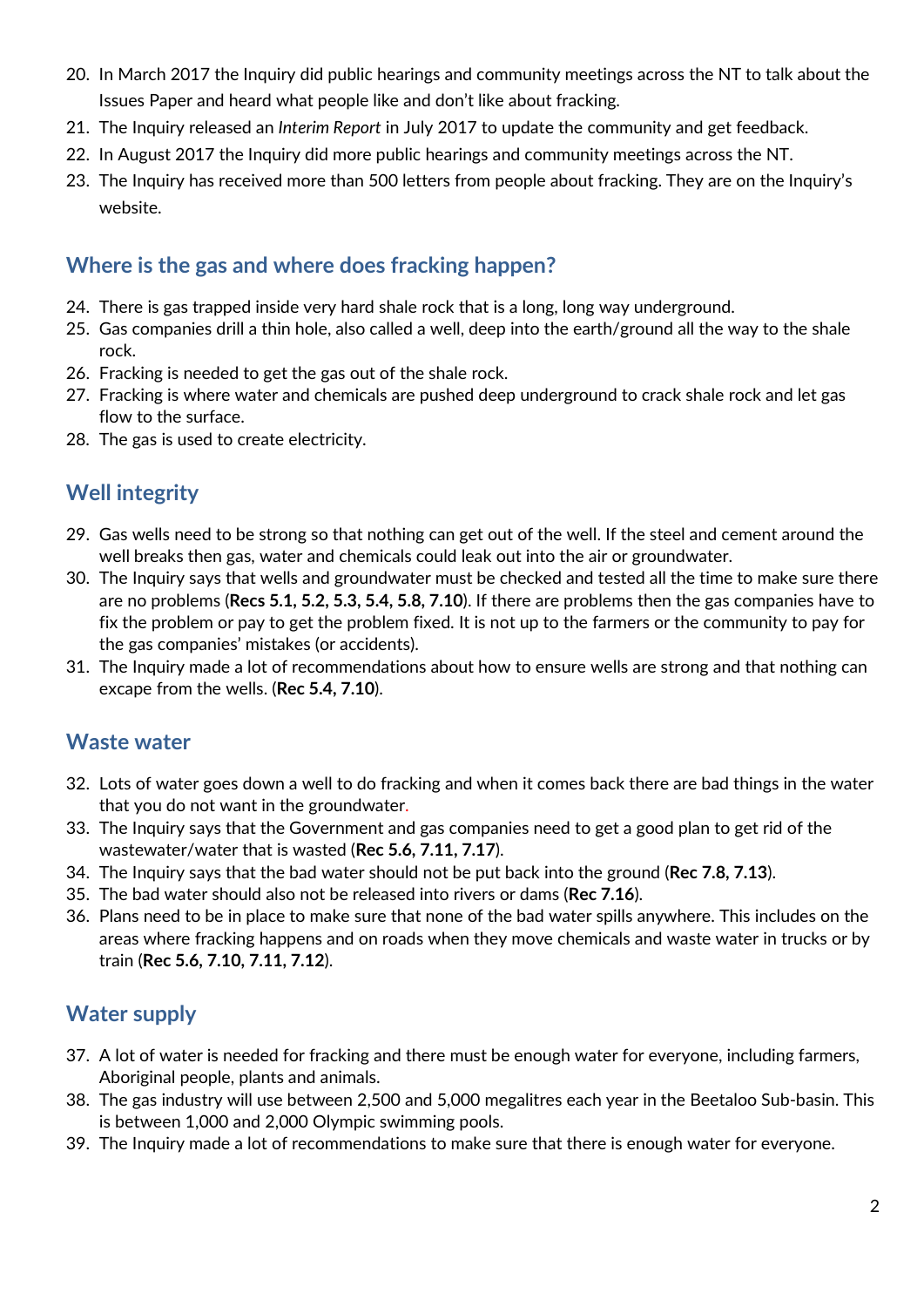- 40. The Inquiry says we need to know more about how much groundwater there is, which way it goes, how much new water comes in, and who uses it, before we take it out of the ground. Big studies over big areas must be done to help us all learn about groundwater (**Rec 7.4, 7.7, 7.15, 7.17, 7.18, 7.19, 15.1**).
- 41. Government needs to put good plans and laws in place to ensure water is properly managed and that there is enough for everyone (**Rec 7.6**).
- 42. The laws (the Water Act) needs to change so that gas companies need to get a licence to use water, just like everyone else (**Rec 7.1**).
- 43. Surface water, like lakes and rivers, should never be used for fracking (**Rec 7.5**).
- 44. Gas wells should not be closer than 1 km to a water bore (**Rec 7.7**).

#### **Water quality**

- 45. The Inquiry looked at ways that the bad water from fracking can get into groundwater and how it can be stopped.
- 46. Some people told the Inquiry that fracking shale that is deep underground can cause bad water and gas to leak up into groundwater. The Inquiry thinks that this is very unlikely because of the very big distance between the shale and the groundwater and the special way the cement and steel are used in the well.
- 47. The Inquiry heard that spills of bad water can contaminate good water, especially in the wet season/rainy season. The Inquiry says that this problem can be fixed with good planning, using strong storage tanks, and ongoing monitoring (**Rec 7.10, 7.11, 7.12, 7.15, 14.24**).
- 48. The Inquiry heard that companies sometimes put water that has already been used for fracking back into the ground after they have taken the bad chemicals out of it. This should not be allowed (**Rec 7.8, 7.13**).
- 49. The Inquiry heard that gas and bad water can come out of wells especially when they are very old. The Inquiry says that wells need to be made so that this does not happen (**Rec 5.4, 7.10**). The wells must be monitored for a very long time (**Rec 5.2**).

#### **Land**

- 50. The NT is a special place with lots of plants and animals that are not found anywhere else in the world.
- 51. We need to understand the plants and animals better before the fracking industry starts selling gas. This means doing a big study of all the plants and animals (**Rec 8.1, 15.1**).
- 52. There are special areas where fracking should never happen, like national parks, conservation areas, and places that are important to Aboriginal people (**Rec 14.4**).
- 53. We need to know where weeds are and we need gas companies to stop them spreading (**Rec 8.2, 8.3**).
- 54. Government should look at helping Aboriginal land ranger programs to look after country **(Rec 8.9**).
- 55. Roads and pipelines could split up animal and plant families so the land used by the industry must be small and planned well and cleaned up when the gas company is finished (**Rec 8.6, 8.7, 8.1, 8.13, 8.14, 8.15**).
- 56. The gas industry might change current fire patterns. For example, roads can act as barriers to the spread of fire. We need to make sure the gas industry doesn't change how fire is used to manage country or cause bad fires (**Rec 8.4**).

#### **Greenhouse gas emissions**

- 57. Carbon dioxide and methane are gases that are released when gas is extracted from the earth/ground. These gases are "greenhouse gases", which means they contribute to climate change. Methane is a much worse greenhouse gas than carbon dioxide.
- 58. The Inquiry looked at how much methane escapes during "upstream" development (when gas is being taken out of the ground on country).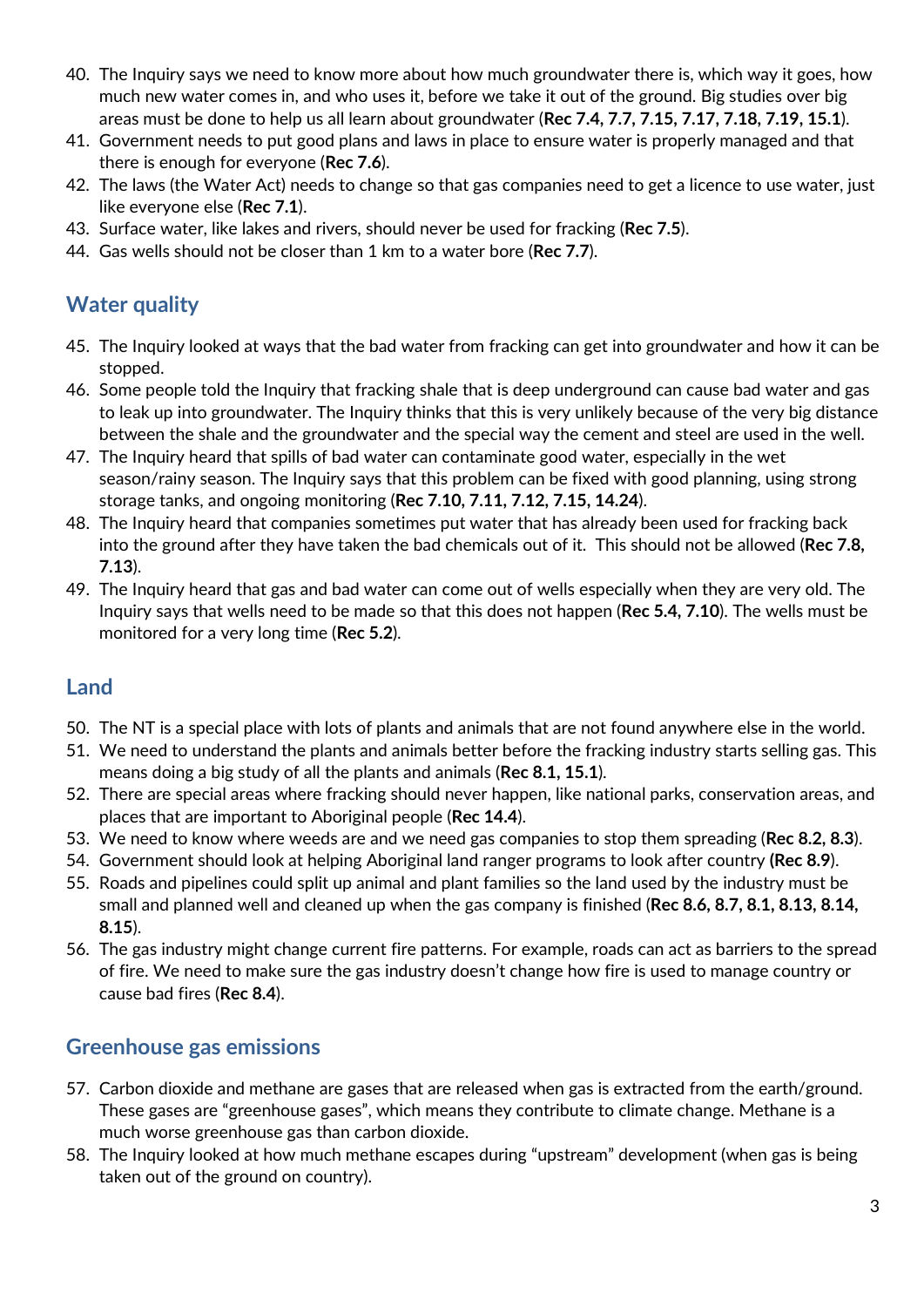- 59. Gas can leak out of wells and pipes. Leaks can be reduced by 23% if good practices, including new technologies, are used (**Rec 9.1**).
- 60. Methane leaks from wells need to be checked to make sure none is leaking out. If there are leaks then the gas companies need to quickly fix it (**Rec 9.2, 9.3, 9.4, 9.5, 9.6**).

## **Public health**

- 61. The Inquiry looked at chemicals that could enter the environment from fracking. These include chemicals that are put into the fracking fluid and chemicals that come up from underground.
- 62. The Inquiry thinks that chemicals used in fracking are not highly toxic/poisonous and will not hurt/make sick humans or wildlife if they get into the environment.
- 63. The Inquiry is more concerned about toxic chemicals that come up from deep underground, such as benzene, ethylbenzene, toluene and xylenes (called "BTEX") and radioactive materials that are found deep underground (called "NORMs"). BTEX is not allowed to be put into fracking fluid but sometimes BTEX comes from underground.
- 64. The Inquiry thinks that big studies need to happen before fracking happens to make sure there are no health problems/no one gets sick (**Rec 10.1, 15.1**).
- 65. The Inquiry thinks fracking should occur not close to communities and other important areas (**Rec 10.3, 14.4**).

#### **Aboriginal people and their culture**

- 66. Aboriginal people live in the areas where there is shale gas.
- 67. It is important that Aboriginal communities and Aboriginal culture and traditions are not worse off because of fracking. Sacred sites cannot be damaged by fracking.
- 68. Aboriginal communities need to be given more and better information about the good and bad things about fracking. Interpreters should always be used where people don't speak English (**Rec 11.5, 11.6**).
- 69. Gas companies need to talk with custodians/Traditional Owners and the Aboriginal Areas Protection Authority before any fracking happens (**Rec 11.1, 11.2**).
- 70. The law needs to be made stronger to ensure that underground sacred sites are protected from fracking (**Rec 11.3**).
- 71. Aboriginal people need to be spoken to and listened to from early on to make sure their community and culture is protected (**Rec 11.1, 11.2, 11.8, 15.1**).

#### **Native title and Aboriginal land**

- 72. About half the NT is Aboriginal land and the other half is native title.
- 73. On native title land Traditional Owners can negotiate an agreement with gas companies.
- 74. On Aboriginal land, Traditional Owners can say "no" at exploration but not production. The Inquiry thinks that Traditional Owners should keep the right to say "no".

#### **Social impacts**

- 75. The Inquiry heard that the gas industry could have a big impact on communities in the Territory. The social impacts of fracking are things like workers in high-vis clothing and more cars being around, more crime, more humbug, and problems/trouble from more royalty money.
- 76. The Inquiry says there needs to be a big study about how communities will cope if fracking goes ahead to make sure communities benefit/get good things from it. Government and industry need to work with communities to make sure they industry doesn't cause problems in the community and that the right services are there for people (**Recs 12.4 - 12.16, 15.1**).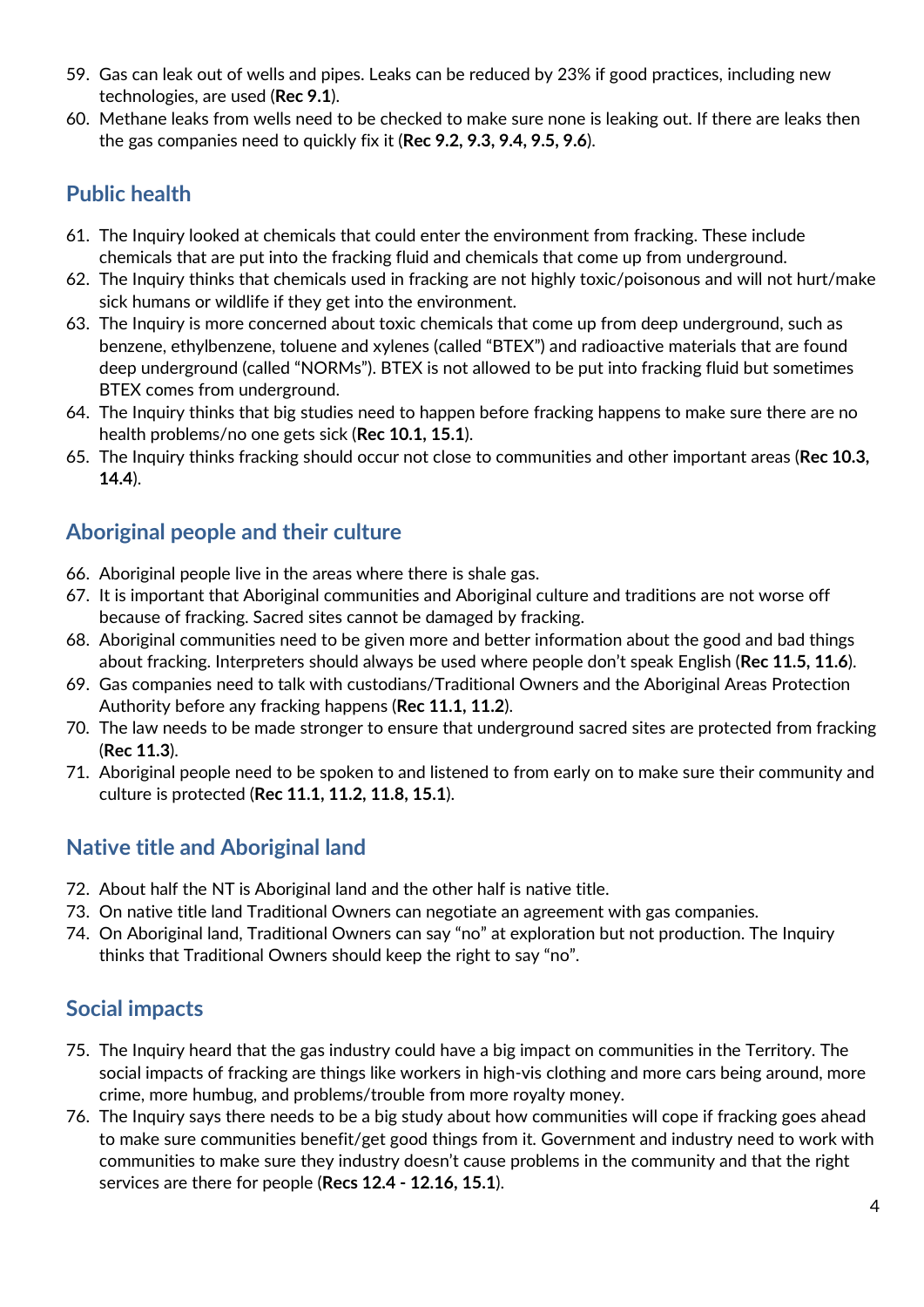- 77. The Inquiry also thinks there could be a big impact on roads from all the gas company trucks and fly-in fly out (FIFO) workers. The Inquiry thinks that government and the gas industry should make sure roads are upgraded/always fixed and stay safe/people don't have accedenit because of bad roads (**Rec 12.1, 12.2, 12.3)**.
- 78. The Inquiry asked an independent company called Coffey Services Australia to help understand the impacts that fracking might have on communities and how they can be dealt with.
- 79. There were some problems with a company called CCC that Coffey used to help it talk to the community. Another company called IAS came out and spoke to communities again about social problems with fracking. IAS will give the Inquiry this information before the Final Report comes out.
- 80. If the Government says yes to fracking then the Government and gas companies will need to come and talk to the communities again.

#### **Economic impacts**

- 81. The Inquiry asked an independent company called ACIL Allen Consulting to help it understand the money story of fracking. ACIL told the Panel that there will be jobs and royalties for government and Aboriginal people from fracking. It's hard to know how many jobs right now because we don't know exactly how much gas there is.
- 82. The Inquiry heard that the community is concerned that the benefits (royalties) of fracking won't go to the communities that are cloae to/affected by fracking. We want the Government to look at ways the communities can benefit (**Rec 13.1**).
- 83. The gas industry should work closely with Government and communities to make sure local people get jobs and local businesses get work (**Recs 13.2 – 13.8**).
- 84. The community is also concerned that the gas industry will be bad for other industries, like tourism operators, pastoralists and farmers. Gas companies and Government should work with other industries to make sure fracking does not cause problems for other industries (**Rec 13.9, 13.10**).

# **Regulations (Laws)**

- 85. The community does not trust the gas industry or the Government to protect the environment.
- 86. The best way to protect the environment is to have strong laws and a strong regulator (that is, strong government) with enough people and cars (motorcars) to check up on industry (**Rec 14.1**).
- 87. There are lots of ways the law can be improved/made stronger.
- 88. Information should be made available to the public so that everyone understands what's going on. This includes all plans that have been approved (**Rec 14.14**), the chemicals used in fracking (**Rec 5.5, 7.9, 10.2**), results of any monitoring/keeping an eye on things (**Rec 9.5, 12.5**), and any problems that might happen (**Rec 14.15**).
- 89. The community should be able to have their say about fracking. The community should be able to have a say about what land is used by gas companies to make sure it's not land where fracking shouldn't happen (**Rec 14.2, 14.9, 14.14**). There might be sacred sites or important hunting areas that should be protected.
- 90. Gas companies should get an agreement with farmers and pastoralists as well as traditional owners before they do any fracking (**Rec 14.5, 14.6**). The Inquiry thinks that pastoralists should be paid some money by the gas companies (**Rec 14.7, 14.8**).
- 91. Government must make sure there is always enough money available to clean up and fix country they are no longer using or if a spill or a problem occurs (**Rec 14.12**, **14.13**).
- 92. People that are affected by the industry should be able to go to court and have a judge listen to their problems (**Rec 14.21, 14.22, 14.23**).